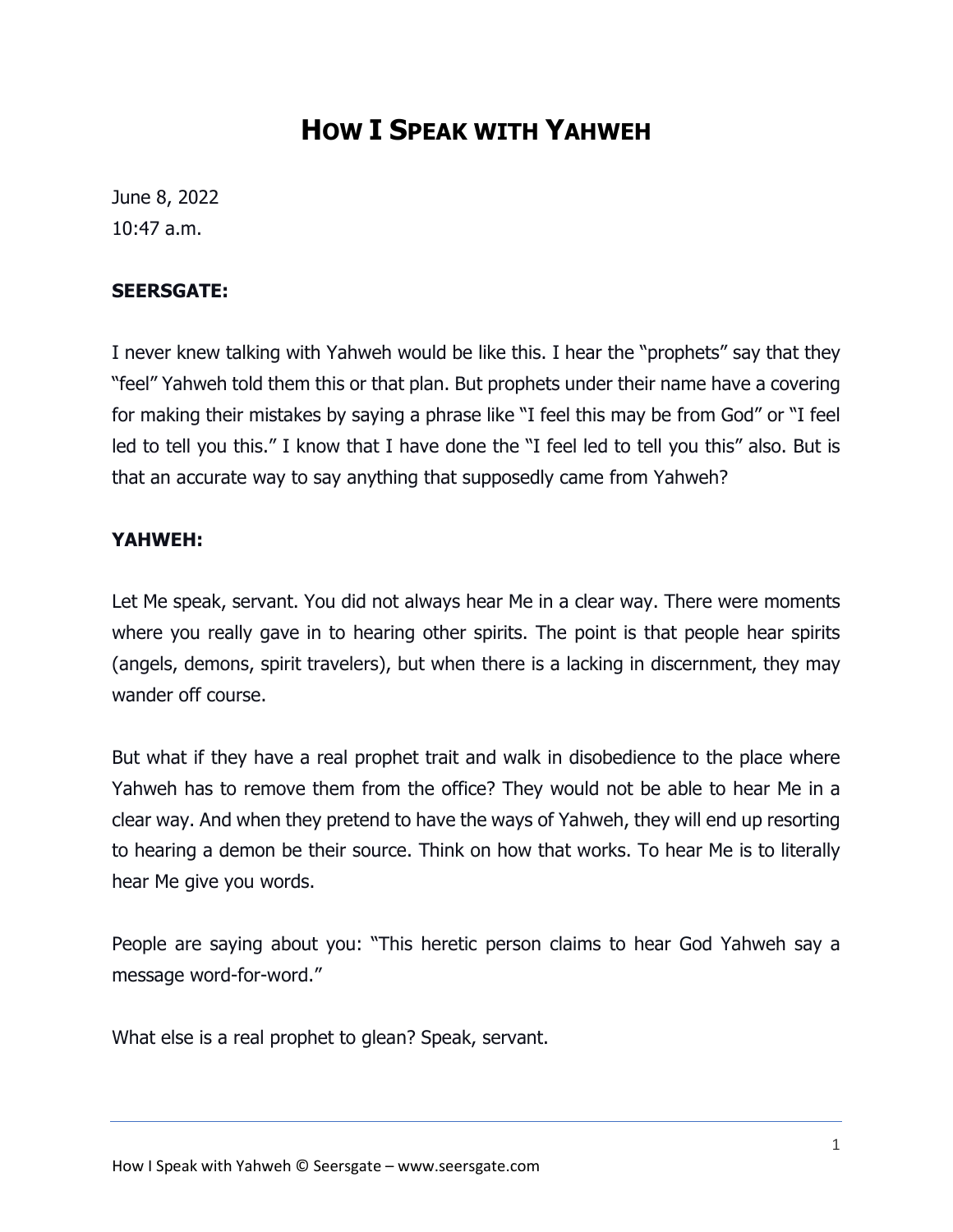#### **SEERSGATE:**

I heard a labeled prophet say that he felt an unction to say his words. There was an old lady who claimed to be a prophet and said Trump would win. There was a later aged man who tried to blow covid away. There was a faith healer who wanted to "machine kill" all those who would say his name in hurtful ways. There was a preacher who let one of Satan's brides give him twisting words to take him to an inclusive stand. There was a Lutheran who said that there is no way anyone can see Heaven or go into meetings with Yahweh today. A "little gods" preacher says that we are all "little gods." One preacher said he is "God I AM." Amazing. One woman said to speak "it" into existence, and another person said to declare to Yahweh what you want. Another one says that you do not have enough faith if you leave their meeting sick. Another person says that they can create with their words. Only Yahweh is the Creator, able to speak and bring forward what He gives into the earth.

Wake up, Church! You say you can hear Yahweh, yet there are all these branches in the Church. You put Satan's bride on your church platforms, letting her say blasphemous things, especially since she declared there is no salvation in King Jesus and that there are many ways to Heaven. You say you can hear the Great Holy Spirit for yourself, yet you give in to doing the work of Yahweh as if there is a democracy.

Wake up, Church. Wake up. No prophet of Yahweh will ever work with Satan's workers. No prophet of Yahweh will bend to people's gift-giving. A real prophet of the written Word made sure to put Yahweh in first place, but they were dealt with harshly when they wanted to give a power way that stemmed from Satan.

Woe, wicked people, telling the churches that they can get prosperity by giving money to their Church or favorite "prophet." Woe, wicked people, who think you have the Great Holy Spirit when you are filled with many demons and prostitute Yahweh's gifts. Woe! You will be judged in this new power way. No one can serve Satan and expect to be in rightful placement with Yahweh.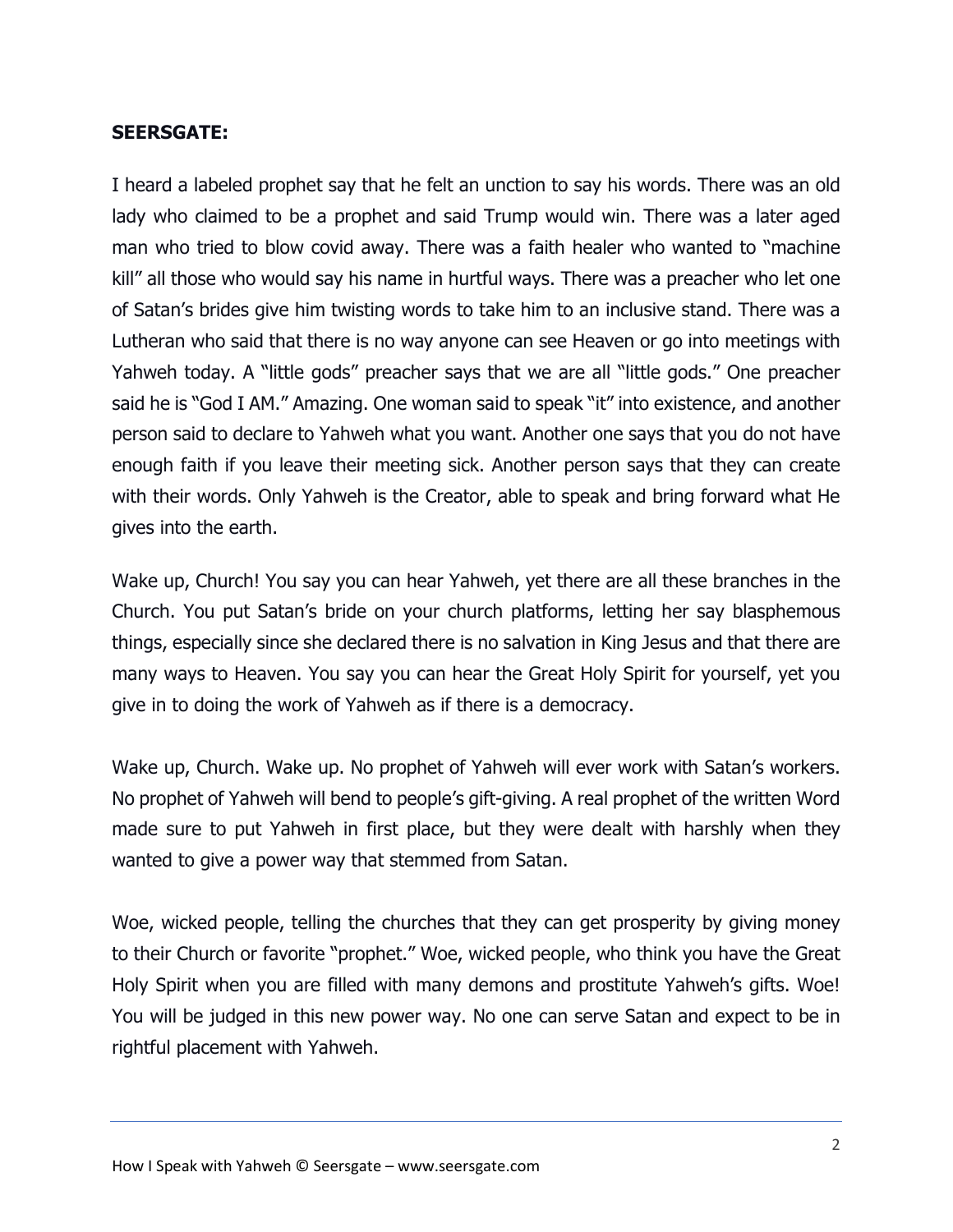A prophet will correct, bring judgment, uproot, place things in order, and give governing plans into the earth. A real prophet may even give forward Yahweh's plan of death sentences. These fake servants saying they are under Yahweh's plan tell everyone they will be blessed. They say that all these church people are Yahweh's favorite.

And yes, I say the name Yahweh due to how God I AM says to call Him this. Sure, say Adonai, Jehovah, Father God, Great Holy Spirit, King Jesus, Great I AM. But I often deal with all Three in the Godhead, and Yahweh says that that is what He prefers when I deal with Him.

# **YAHWEH:**

Servant, I sense your heart. But haven't I made you a poor public speaker? I told you never to say that anything is from My mouth unless it actually came from Me. Tell them how the early days were.

## **SEERSGATE:**

When I was a teenager, Yahweh spoke to me in the form of an introduction (prophet activation) and gave me a little message to tell a preacher. He spoke to me as if He was literally sitting on the church pew, giving me what He was saying. Imagine a friend sitting beside you in Church, and they give you a verbal note on something they heard in the service. Now picture that Person being Yahweh, giving you words to say.

Yahweh gave entire sentences just as if He was a human dealing with me. Would Yahweh give a single word that you would have to guess the actual meaning? Would you have to make up a storyline based on hearing one word? Here is what I hear in churches, an example: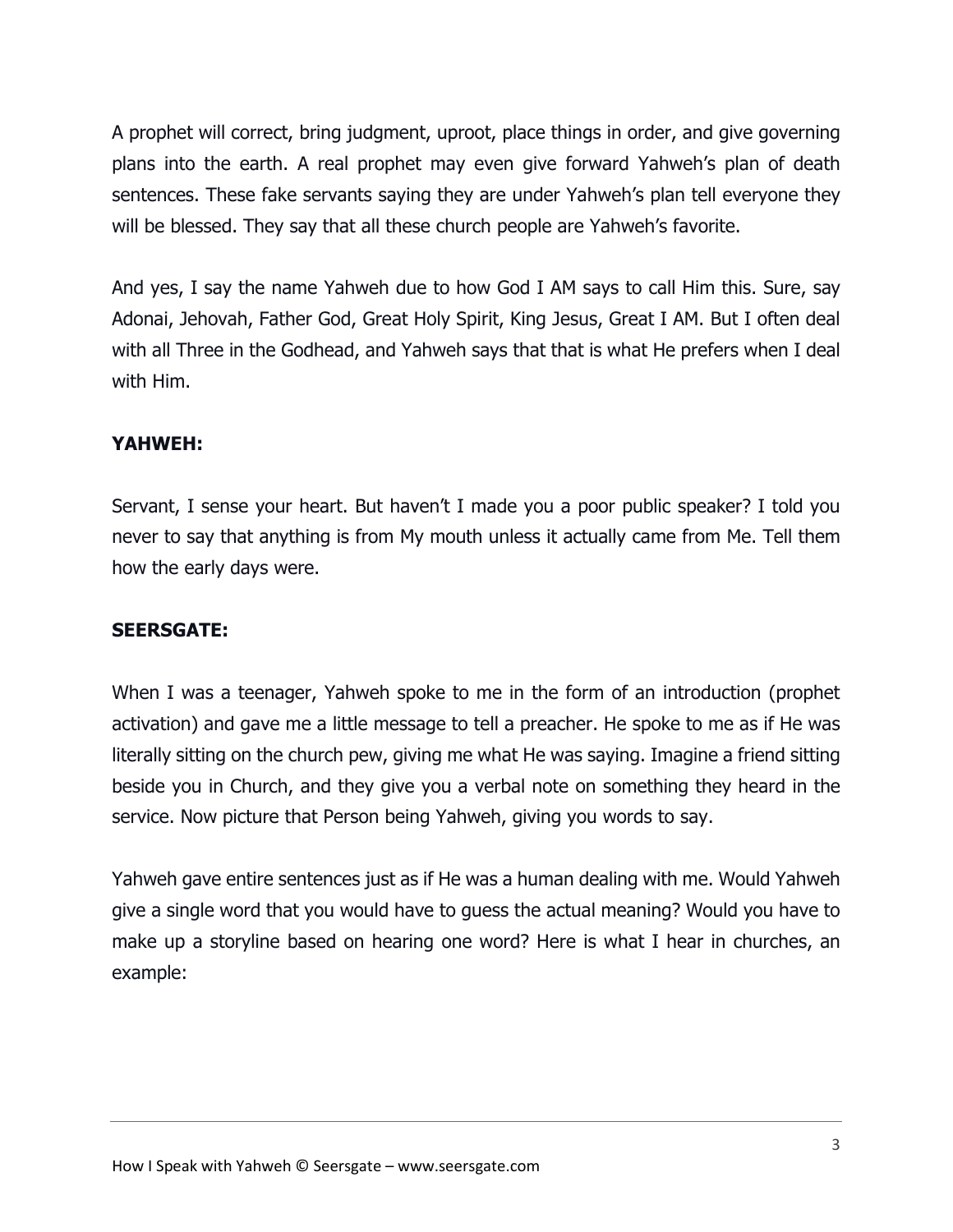A lady or man goes up to the front and says, "I feel Yahweh needs us to go and witness. I see a vision of a Bible and a road. So, I will then say that I believe that based on seeing a Bible and a road, we should go and witness."

See how great the level of assumption would be. Just seeing a picture in a vision or hearing a word or phrase would make a person put their assumptions together to come to their understanding.

Yahweh deals with me this way:

I may be sitting on the couch or having a phone call or driving, etc., and He would just say a conversation:

Example 1: "Servant, we need to finish working on the Good News this week." I would tell Him, "Okay, yes, Yahweh."

Example 2: "Seersgate, we will read through those excerpts and post that. There is a person who is reading it and needs it placed back up there."

These are examples. This is the way Yahweh talks with me day and evening. He would, over a season, give me very personal information about others to see if He would be able to trust me. And there were early training seasons where I failed miserably because I wanted to show the world that I had privileged information. A servant will not be trusted with secrets if they never learn to keep their mouths shut and only speak from Yahweh what He says to.

## **YAHWEH:**

What else, servant? Yahweh would purposely say We will give you a statement to give to someone who will reject you. We would tell you ahead of the natural sharing that they